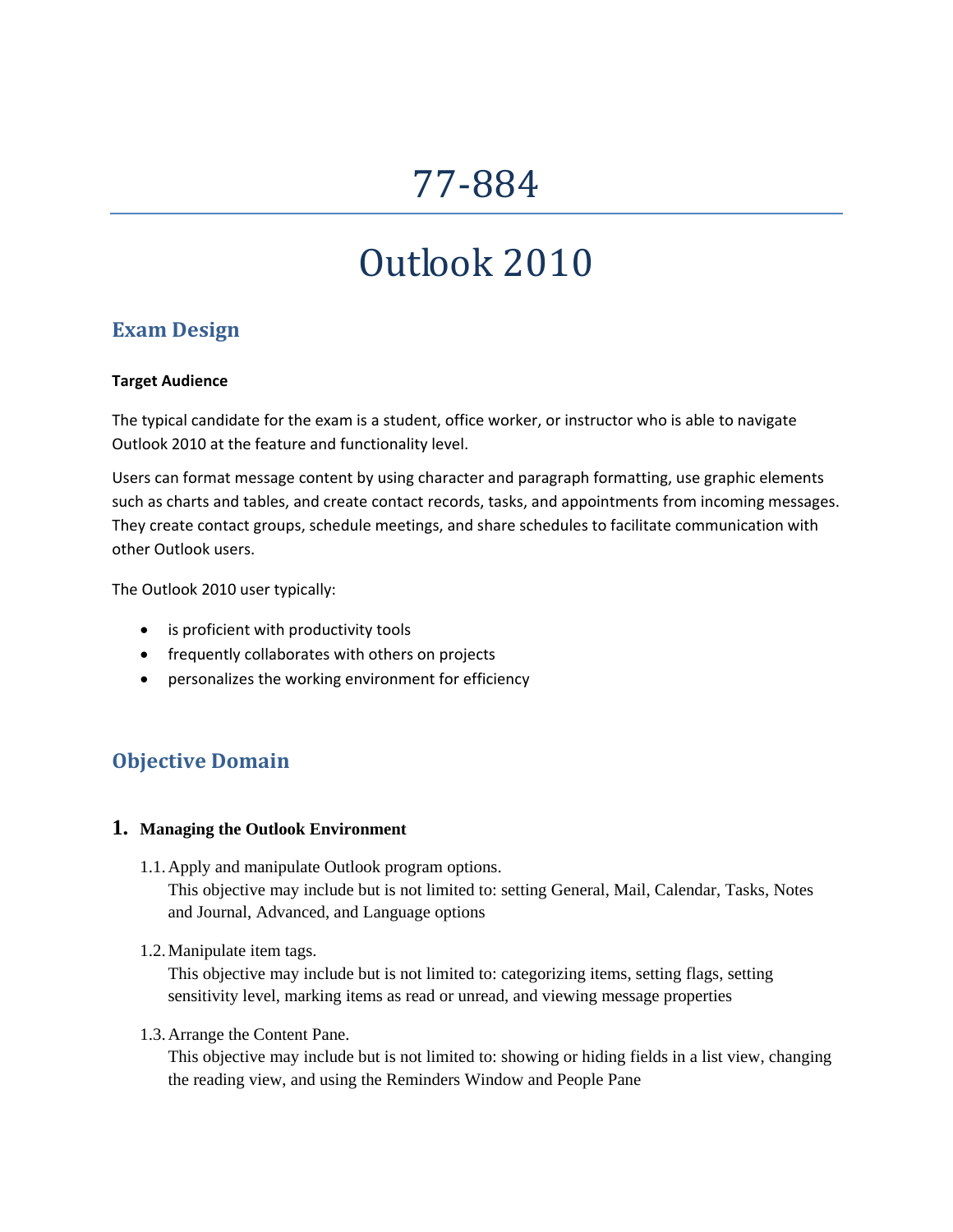1.4.Apply search and filter tools.

This objective may include but is not limited to: using built-in Search folders

1.5.Print an Outlook item.

This objective may include but is not limited to: printing attachments, calendars, multiple messages, multiple contact records, tasks, and multiple notes

#### **2. Creating and Formatting Item Content**

2.1.Create and send email messages.

This objective may include but is not limited to: specifying a message theme, specifying plain text, rich text, or HTML message content format, showing or hiding the From and Bcc fields, setting a reminder for message recipients, specifying the sending account, specifying the sent item folder, configuring message delivery options, configuring voting and tracking options, and sending a message to a contact group

2.2.Create and manage Quick Steps.

This objective may include but is not limited to: performing, creating, editing, deleting, and duplicating Quick Steps, resetting Quick Steps to default settings

2.3.Create item content.

This objective may include but is not limited to: inserting graphical elements and inserting a hyperlink

2.4.Format item content.

This objective may include but is not limited to: using formatting tools, applying styles, creating styles and themes, using Paste Special, and formatting graphical elements

2.5.Attach content to email messages.

This objective may include but is not limited to: attaching an Outlook item and attaching external files

#### **3. Managing Email Messages**

3.1.Clean up the mailbox.

This objective may include but is not limited to: viewing mailbox size, saving message attachments, saving a message in an external format, ignoring a conversation, and using clean-up tools

3.2.Create and manage rules.

This objective may include but is not limited to: creating, modifying, and deleting rules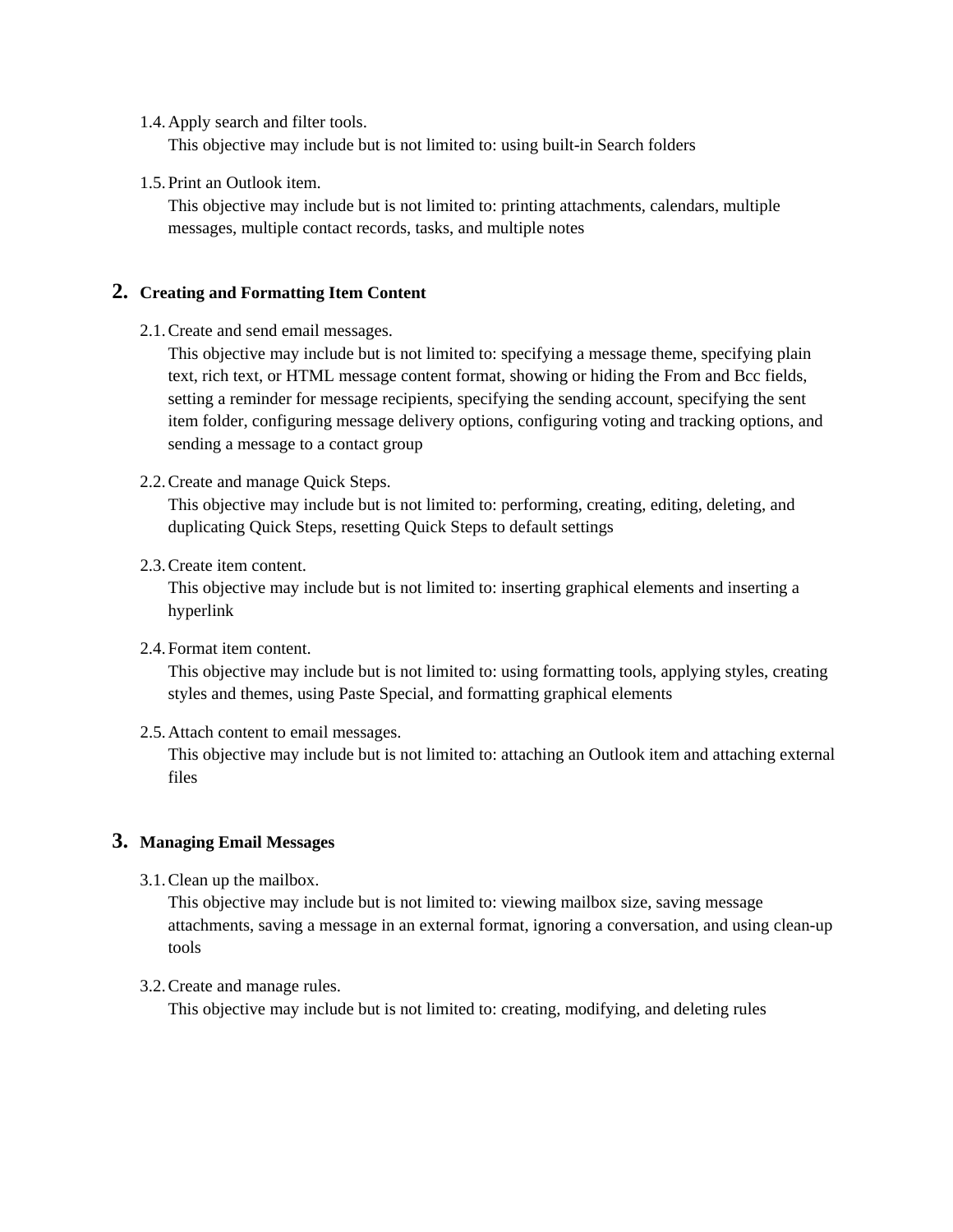3.3.Manage junk mail.

This objective may include but is not limited to: allowing a specific message (Not junk), and filtering junk mail with Never Block Sender, Never Block Sender's Domain, Never Block this Group or Mailing List, and Block Sender

3.4.Manage automatic message content.

This objective may include but is not limited to: managing signatures, specifying the font for new HTML messages, plain-text messages, specifying options for replies and forwards, and setting a default theme for all HTML messages, stationery, and fonts

#### **4. Managing Contacts**

4.1.Create and manipulate contacts.

This objective may include but is not limited to: modifying a default business card, forwarding a contact, and updating a contact in the address book

4.2.Create and manipulate contact groups.

This objective may include but is not limited to: creating a contact group, managing contact group membership, showing notes about a contact group, forwarding a contact group, deleting a contact group, and sending a meeting to a contact group

#### **5. Managing Calendar Objects**

5.1.Create and manipulate appointments and events.

This objective may include but is not limited to: setting appointment options, printing appointment details, forwarding an appointment, and scheduling a meeting with a message sender

5.2.Create and manipulate meeting requests.

This objective may include but is not limited to: setting response options, updating a meeting request, canceling a meeting or invitation, and proposing a new time for a meeting

5.3.Manipulate the Calendar pane.

This objective may include but is not limited to: arranging the calendar view, changing the calendar color, displaying or hiding calendars, and creating a calendar group

#### **6. Working with Tasks, Notes, and Journal Entries**

6.1.Create and manipulate tasks.

This objective may include but is not limited to: creating a task, managing task details, sending a status report, marking a task as complete, moving or copying a task to another folder, assigning a task to another Outlook user, accepting or declining a task assignment, updating an assigned task, and using Current view